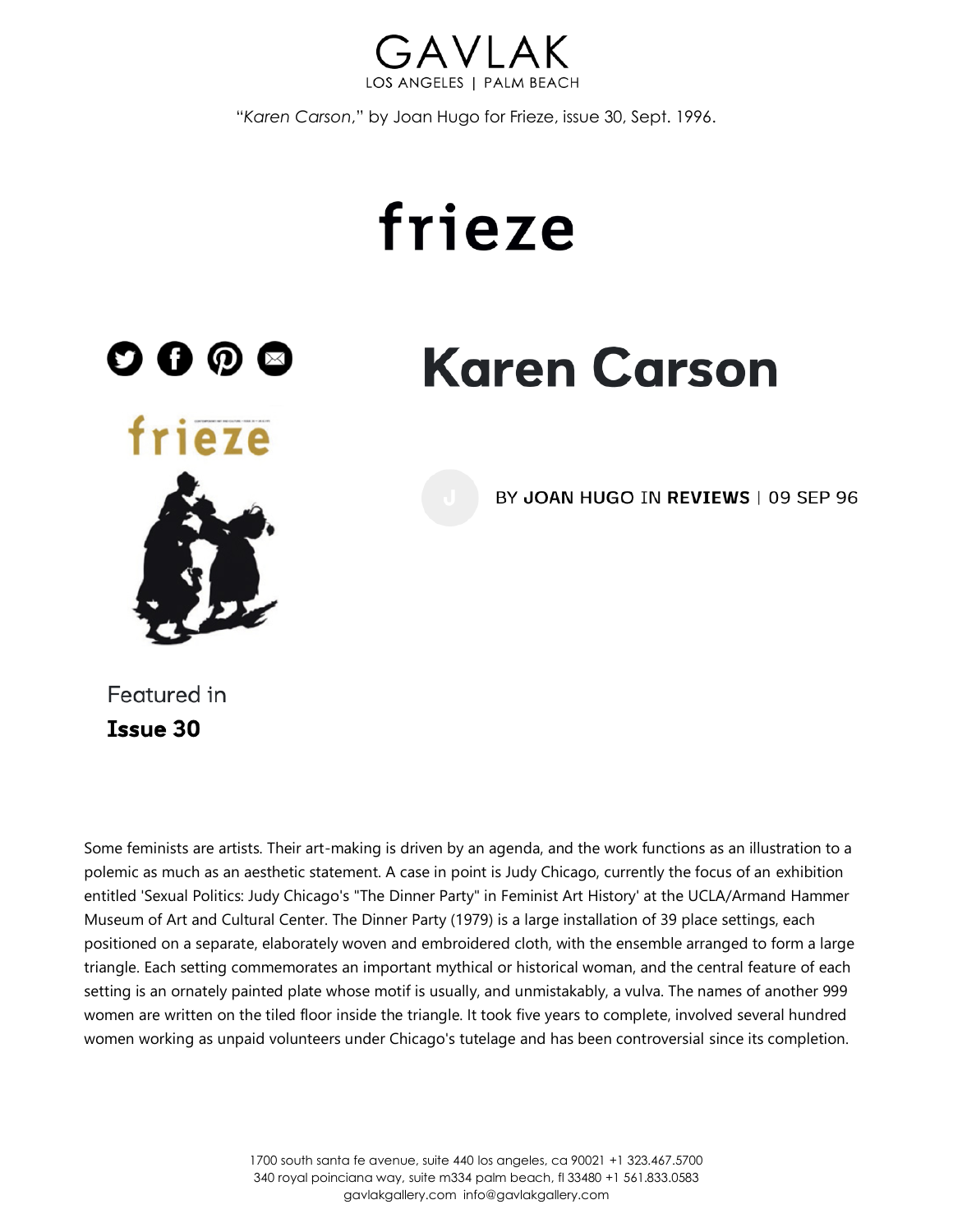

"*Karen Carson*," by Joan Hugo for Frieze, issue 30, Sept. 1996.

Some artists are feminists. While their convictions are no less strongly held and their identities as women just as vital to their work, these factors do not override their engagement with other issues equally germane to their discipline. Karen Carson is such an artist. Her work was recently seen in a three-site retrospective, entitled 'But Enough About Me', with a concurrent exhibition of drawings at the Rosamund Felsen Gallery. Organised by Otis gallery director Anne Ayres, the survey took a different approach at each site. 'The Language of Space' at Otis, comprised work that explored one of Carson's constant themes, beginning with a 'Zipper' piece from 1972, in which cotton duck and large industrial zippers are attached to the wall in ways that allow for a variety of permutations. Also exhibited were several paintings from the early 80s, which deal more conventionally with spatial issues, and a cluster of work from the oddly sinister 'Innocence' series - collage drawings full of references to popular iconography, disposed symmetrically under heavily tinted Perspex, with ornate, coloured frames. Carson also showed work from her most recent 'Heart and Soul' series, including a pink, heart-shaped canvas with a Janus head, one side smiling, the other grimacing, the whole dominated by squiggly plastic eyes like those found on cheap toys.

The Otis show was not installed chronologically; I have imposed this order on it. On the other hand, the Santa Monica exhibition, curated by Noriko Gamblin, served as the historical framework within which to situate this seemingly disparate work. It provided important linkages and reinforced the choices made at Otis. Most notably, it underscored the critical importance of drawing to Carson's work, as did the ancillary show at the Rosamund Felsen Gallery. At LACE, Ayres installed a recreation of It's a Small World (1992), in which angels of both sexes, drawn directly on the wall, disport themselves in erotic playfulness. 'Found' globes of various sizes, hanging at irregular heights from the ceiling, have been painted to display scenes of economic, industrial, or military extravagance and abuse, and point to ecological doom.

In addition to Carson's concern for space, a number of other elements have been at play in her work from the outset. References to the nature of vision abound, from pairs of concentric circles in Self Exam (1980), and the floating, plastic eyes, to titles like Between the Eyes (1987), God's Eye (1988), and the use of whole mirrors and fragments of mirrors, which slyly and unexpectedly return the viewer's gaze. There is a wry humour in much of her work, from the title of the survey itself and the reference to Barnett Newman in the 'Zipper' pieces, to paintings like Attack of the Killer Me's (1995), in which a well-dressed woman on a shopping spree suddenly drops her parcels as a swarm of Ms and Es swirls around her head. There is irony, especially in the later enamel on vinyl banners with their pseudo-transcendental aphorisms, as in Sandwich, an exploded view in which the upper and lower slices of bread are labelled 'Birth' and 'Death' and the cheese/meat/lettuce filling proclaims 'Thank You'.

One of the reasons for characterising Carson as an artist who is also a feminist is that she is unafraid to explore the emotional vicissitudes of everyday life, such as personal relationships. In the 'Bed' series, these images of ultimate intimacy smoulder, burn and shatter. The paired circles of Self Exam may refer to eyes, as suggested earlier, or to